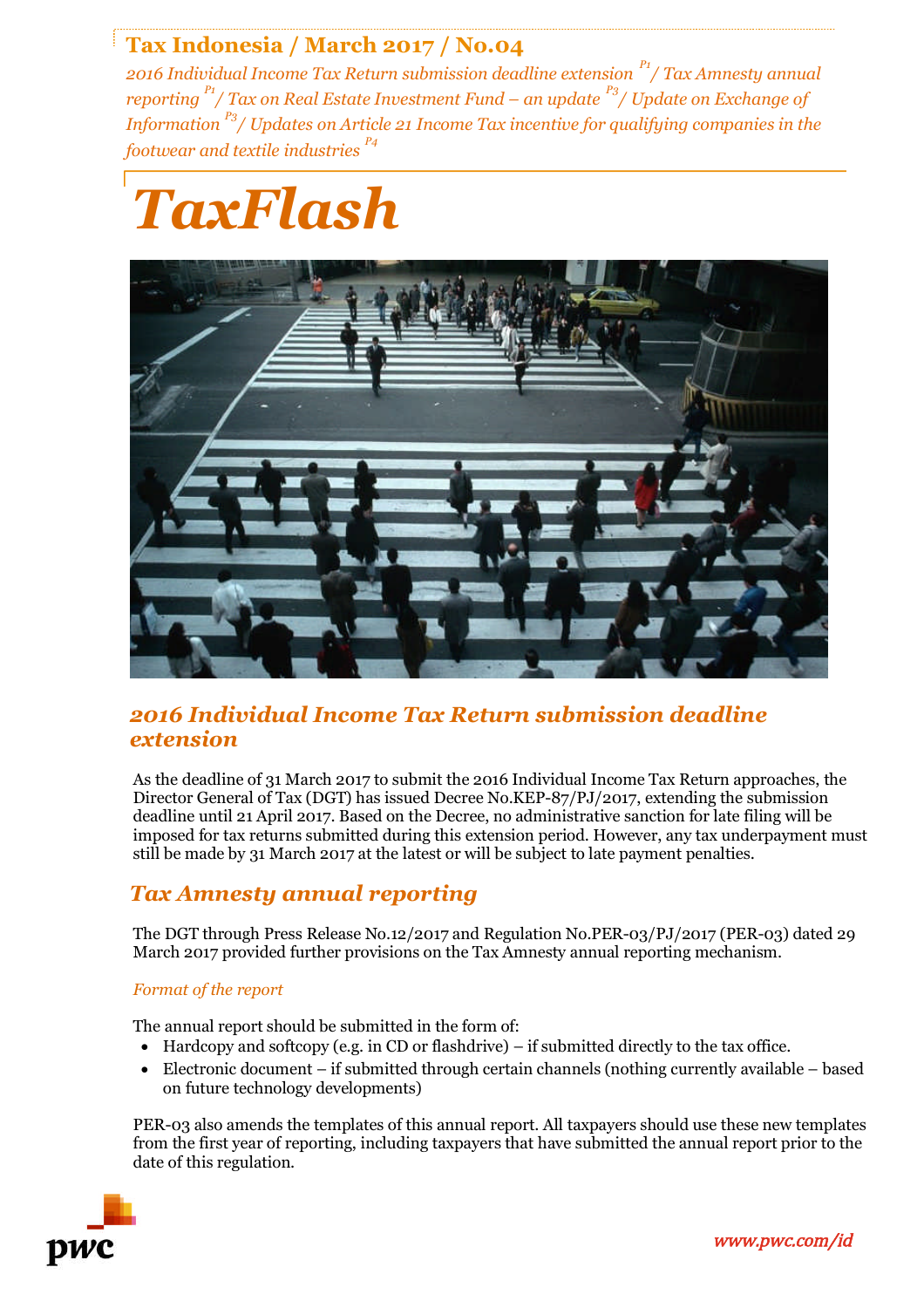#### *Asset information – cut-off date*

The asset information that is included in the annual report is the information as of the end of the last fiscal year prior when the report is submitted, e.g. if the report is submitted on 31 March 2018, the asset information is as of 31 December 2017 for taxpayers with January – December fiscal year.

However, the final annual report must provide the asset information as of the end of the three-year restriction period, i.e. three years from repatriation date for offshore asset repatriation and three years from Tax Amnesty Approval (*Surat Keterangan Pengampunan Pajak/SKPP*) date for onshore asset declaration.

PER-03 provides an example of reporting periods as follows:

| <b>Onshore assets</b> | 1 <sup>st</sup> reporting                                    | $2nd$ reporting                        | $3rd$ reporting                        | $\mathbf{4}^{\text{th}}$ reporting   |
|-----------------------|--------------------------------------------------------------|----------------------------------------|----------------------------------------|--------------------------------------|
| declaration           | period                                                       | period                                 | period                                 | period                               |
| <b>SKPP</b> issued 10 | 10 Oct 2016 – 31 Dec                                         | $1 \text{ Jan} - 31 \text{ Dec } 2018$ | $1 \text{ Jan} - 9 \text{ Oct} 2019$   |                                      |
| Oct 2016              | 2017(14 months)                                              | $(12$ months)                          | (10 months)                            |                                      |
| <b>SKPP</b> issued 10 | 10 Apr 2017 – 31 Dec   $1 \text{ Jan} - 31 \text{ Dec}$ 2018 | $(12$ months)                          | $1 \text{ Jan} - 31 \text{ Dec } 2019$ | $1 \text{ Jan} - 9 \text{ Apr}$ 2020 |
| <b>Apr 2017</b>       | 2017 (9 months)                                              |                                        | $(12$ months)                          | (4 months)                           |

| <b>Offshore assets</b><br>repatriation                | 1 <sup>st</sup> reporting<br>period           | $2nd$ reporting<br>period                               | 3 <sup>rd</sup> reporting<br>period                     | $4th$ reporting<br>period           |
|-------------------------------------------------------|-----------------------------------------------|---------------------------------------------------------|---------------------------------------------------------|-------------------------------------|
| <b>Deadline</b><br>repatriation 31<br><b>Dec 2016</b> | $31$ Dec 2016 – $31$ Dec<br>2017 (12 months)  | $1 \text{ Jan} - 31 \text{ Dec } 2018$<br>$(12$ months) | $1 \text{ Jan} - 31 \text{ Dec } 2019$<br>$(12$ months) |                                     |
| <b>Deadline</b><br>repatriation 31<br><b>Mar 2017</b> | $31$ Mar $2017 - 31$<br>Dec $2017$ (9 months) | $1 \text{ Jan} - 31 \text{ Dec } 2018$<br>$(12$ months) | $1 \text{ Jan} - 31 \text{ Dec } 2019$<br>$(12$ months) | 1 Jan - 30 Mar 2020<br>$(3$ months) |

#### *Submission deadline*

Taxpayers should submit the annual reports by:

- The 2017 Annual Income Tax Return (AITR) submission deadline for the first annual report, e.g. on 31 March 2018 for individual taxpayers and 30 April 2018 for corporate taxpayers with January – December fiscal year.
- Subsequent annual reports should similarly be submitted by the subsequent AITR submission deadlines.

As stipulated previously, failure to meet these deadlines will trigger the tax office to issue a Warning Letter and the taxpayer will have to submit the reports within 14 working days from the date of the Warning Letter. If the reports have not been submitted within 14 working days:

- a. the net assets declared in the Tax Amnesty Asset Declaration Letter (*Surat Pernyataan Harta untuk Pengampunan Pajak/SPHPP*) will be deemed to be additional income in the fiscal year ended 2016 and become subject to Income Tax and administrative sanction will be 2% per month for a maximum of 24 months, starting from 1 January 2017 until the issue of a tax assessment letter; and
- b. the previously paid Redemption Money will be credited against the additional tax due.

PER-03 added that if the taxpayer fails to:

- a. execute the repatriation and prescribed investment of declared offshore assets by the deadlines and/or retain in Indonesia the onshore assets during the requisite period;
- b. respond to the Warning Letter relating to point a; or
- c. submit the annual report within the prescribed deadline in the Warning Letter,

the tax office can perform a tax audit on the taxpayer. This tax audit is likely to be the avenue to issue the tax assessment to deem the net assets declared in the SPHPP to be additional income in the fiscal year ended 2016 as per above.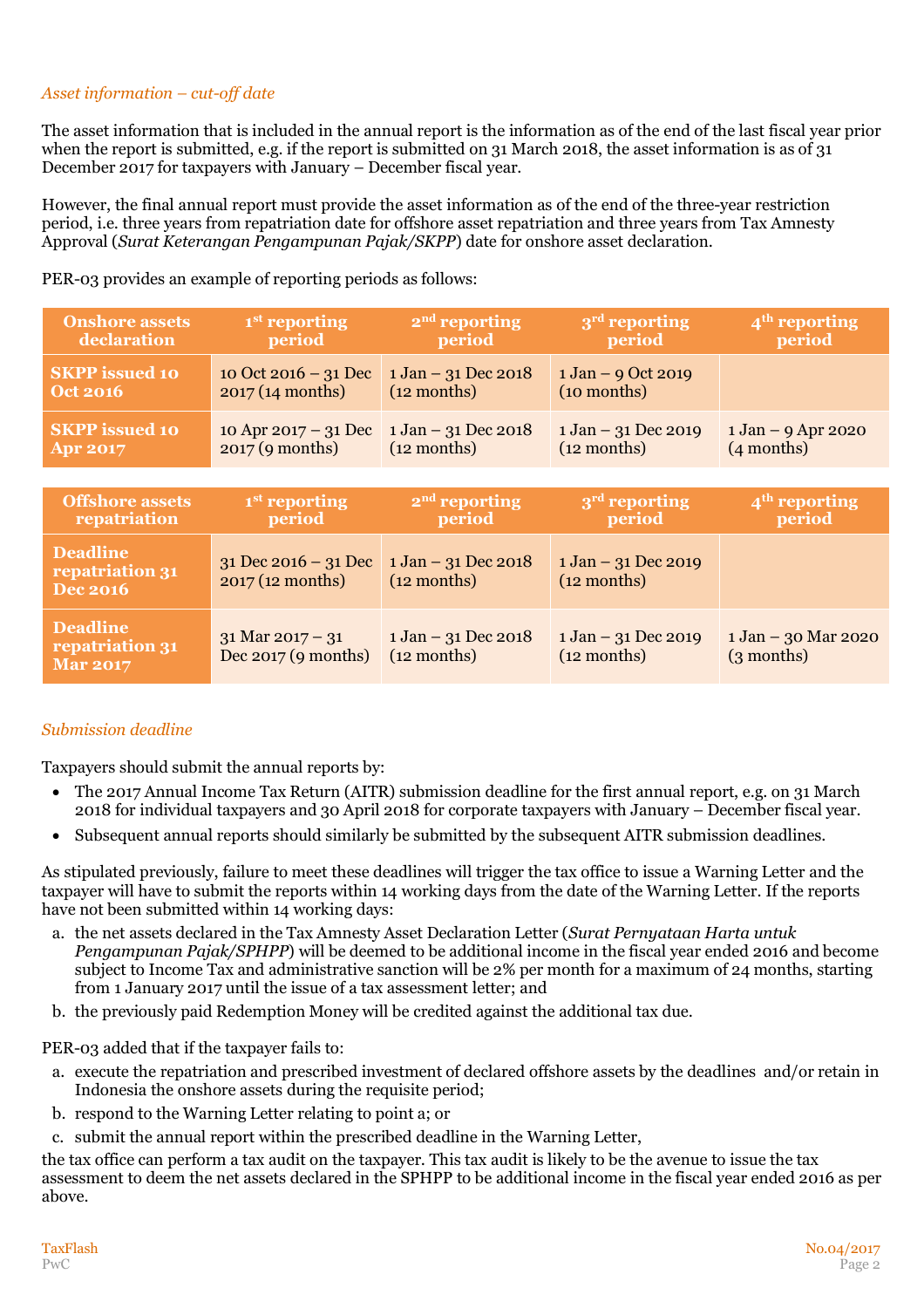# *Tax on Real Estate Investment Fund – an update*

Under Government Regulation No.40 Year 2016 (GR-40) regarding Income Tax for certain Collective Investment Contracts in the form of a Real Estate Investment Fund (*Kontrak Investasi Kolektif – Dana Investasi Real Estate/KIK-DIRE*), income that is received or obtained from the transfer of real estate assets to a KIK-DIRE or a Special Purpose Company (SPC) is subject to a 0.5% final tax on the gross value of the assets transferred.

The Minister of Finance (MoF) has subsequently issued Regulation No.37/PMK.03/2017 (PMK-37) on 6 March 2017 to further regulate procedures for this final tax payment and reporting, which is similar to the general procedures in the event of land and building transfer.

PMK-37 revokes contradicting Articles in the earlier MoF Regulation No.200/PMK.03/2015 (PMK-200) that regulated Income Tax and Value Added Tax (VAT) on KIK-DIRE.

VAT treatment on KIK-DIRE remains unchanged and still based on provisions in PMK-200, i.e. KIK-DIRE is considered to be a low-risk VATable Entrepreneur, which is eligible to request for preliminary VAT refund.

In addition to proof of payment of the 0.5% final tax, the taxpayers that utilise this special tax rate should also attach specific documents to its final tax return that are the same as those required for the application as a low-risk VATable Entrepreneur, as follows:

- a. Copy of notification letter of statement of effective registration of the KIK DIRE that is issued by the Financial Services Authority (*Otoritas Jasa Keuangan/OJK*);
- b. Explanation from OJK that the taxpayer is a SPC under KIK DIRE; and
- c. Statement letter with stamp duty stating that the SPC is formed solely for KIK DIRE purposes.

# *Update on Exchange of Information*

In order to take into account development in Exchange of Information (EOI) mechanism and to implement EOI provisions in new international agreements that Indonesia has agreed to comply, the MoF has issued Regulation No.39/PMK.03/2017 (PMK-39) on 6 March 2017 regarding EOI procedure based on international agreements. This regulation streamlines the existing regulations into one regulation, i.e. [MoF Regulation No.60/PMK.03/2014](http://www.pwc.com/id/en/taxflash/assets/taxflash_2014-07.pdf) (PMK-60) as amended by [MoF Regulation No.125/PMK.010/2015 \(PMK-125\)](http://www.pwc.com/id/en/taxflash/assets/english/2015/taxflash-2015-22.pdf) and [OJK Regulation No.25/POJK.03/2015](http://www.pwc.com/id/en/taxflash/assets/english/2016/taxflash-2016--02-r.pdf) (POJK-25).

The main procedures of EOI remain the same with PMK-60 and PMK-125. The key changes in PMK-39 are as follows:

- a. Country-by-Country Reporting (CbCR) is now included as the documents that will be exchanged through automatic EOI on an annual basis. This is in line with the Multilateral Competent Authority Agreement on CbCR signed by Indonesia on 26 January 2017.
- b. EOI is now also intended to get information on tax compliance in addition to prevent tax avoidance, tax evasion, or any tax treaty abuse.
- c. The MoF will appoint the Competent Authority (CA) responsible to conduct EOI for Indonesia.
- d. The Director General of Tax (DGT) will use data and information exchanged through EOI as a basis for tax data.

PMK-39 also includes several provisions based on POJK-25 to harmonise the EOI procedure on financial accounts of foreign customers. PMK-39 adopt the definitions in POJK-25 on financial institutions (FIs), foreign entities, and foreign customers. FIs should identify the required information on foreign customers and submit the information to the DGT or via OJK as regulated in POJK-25.

The implementing regulation regarding detailed EOI procedure, CA meetings, tax examinations abroad, and simultaneous tax examinations, will be further governed in a separate DGT regulation.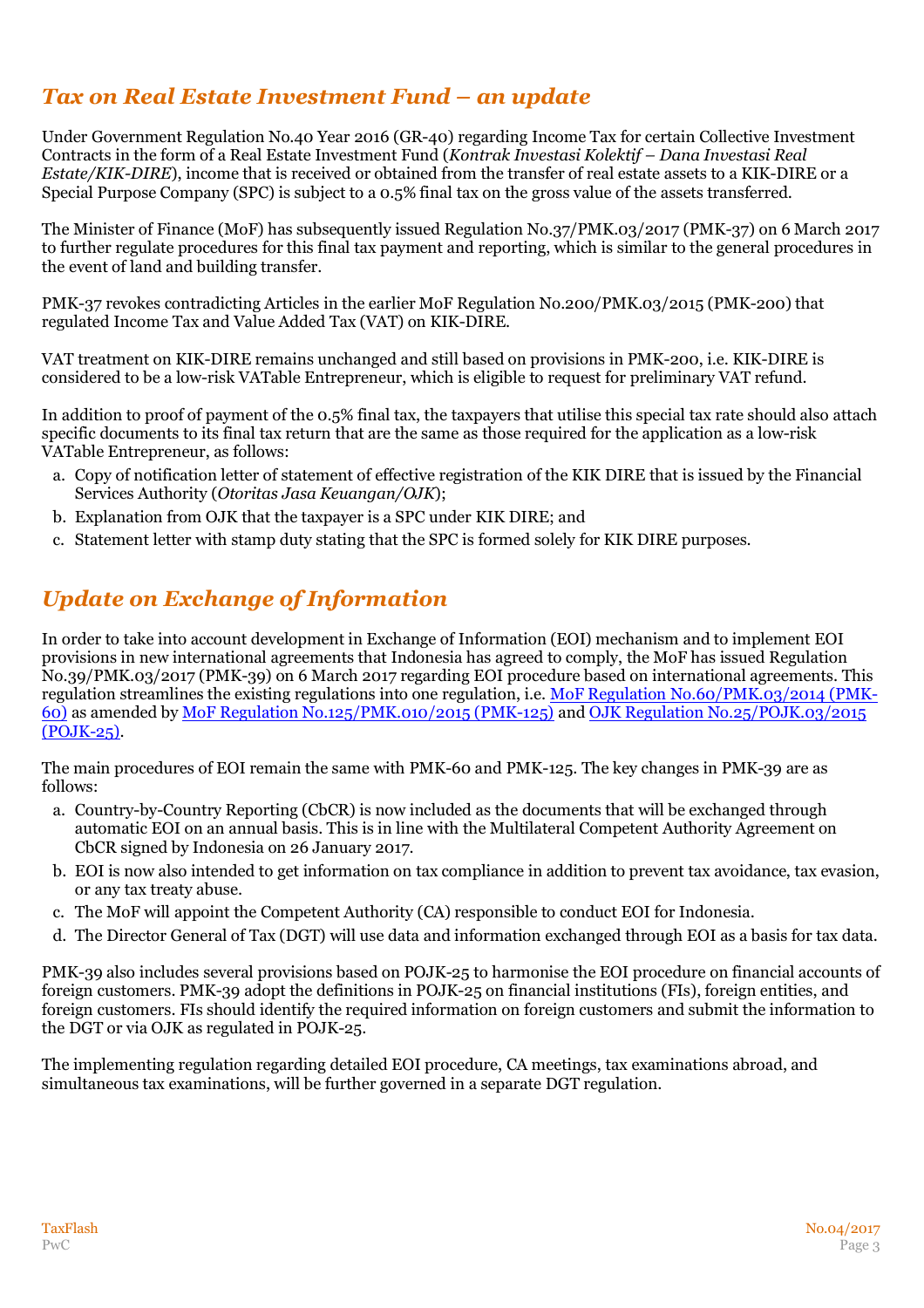## *Updates on Article 21 Income Tax incentive for qualifying companies in the footwear and textile industries*

On 13 March 2017, the MoF issued Regulation No.40/PMK.03/2017 (PMK-40) to further regulate the implementation of Government Regulation No.41 Year 2016 (GR-41) regarding Article 21 Income Tax incentive for the employees of qualifying footwear and/or textile industries.

GR-41 stipulates that employees with estimated taxable income of up to IDR 50 million per annum are subject to special final Article 21 Income Tax at 2.5%. If the actual taxable income exceeds IDR 50 million per annum, the excess amount is subject to a 15% final income tax up to December of that year. This incentive applies from July 2016 to December 2017.

Key updates from PMK-40 are as follows:

- The qualifying footwear and/or textile industries are those listed in the Attachment of PMK-40 which is based on Indonesia's business classification code. These industries are eligible for this Article 21 Income Tax incentive if satisfying certain requirements.
- As this incentive only applies from the second round of 2016, Article 21 Income Tax due for January to June 2016 that still uses the normal tax rate should be calculated on an annualised basis.
- Article 21 Income Tax due from July 2016 up to March 2017 that is still calculated using the normal tax rate should be amended to use the special rate. Any overpayment will be compensated to the next tax period.
- A template of the list of employees to be submitted along with the Article 21 Income Tax return for the period of July 2016 and January 2017 is provided in PMK-40.